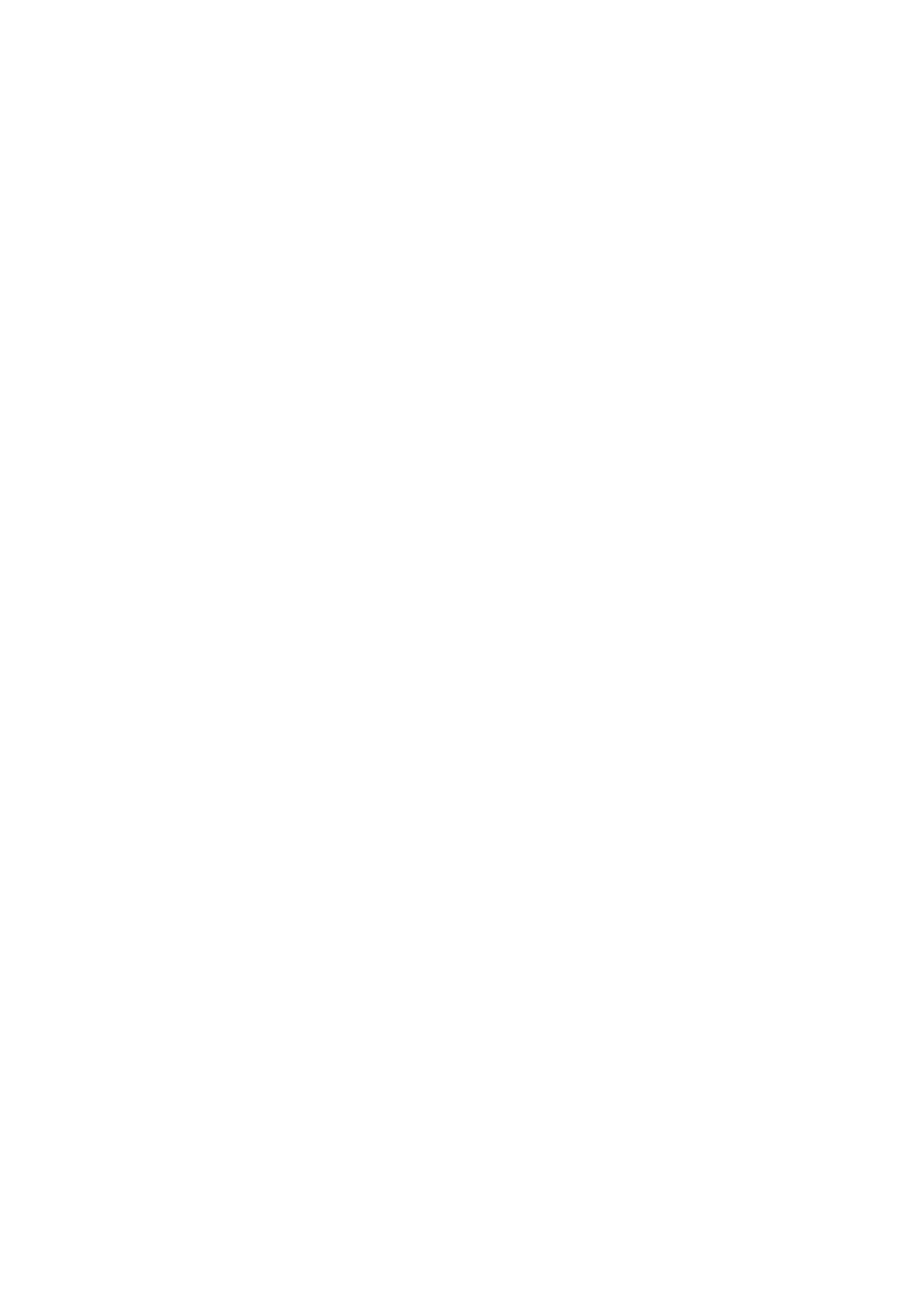## **Contents:**

[Statement of intent](#page-3-0)

- 1. [Legal framework](#page-4-0)
- 2. [Roles and responsibilities](#page-4-1)
- 3. [Early years foundation stage](#page-5-0) (EYFS)
- 4. [National curriculum](#page-5-1)
- 5. [Teaching and learning](#page-12-0)
- 6. [Teaching handwriting](#page-13-0)
- 7. [Practising handwriting](#page-13-1)
- 8. [Left-handed pupils](#page-13-2)
- 9. [Planning](#page-14-0)
- 10. [Homework](#page-15-0)
- 11. [Assessment and reporting](#page-15-0)
- 12. [Resources](#page-17-0)
- 13. [Equal opportunities](#page-17-1)
- 14. [Monitoring and review](#page-17-2)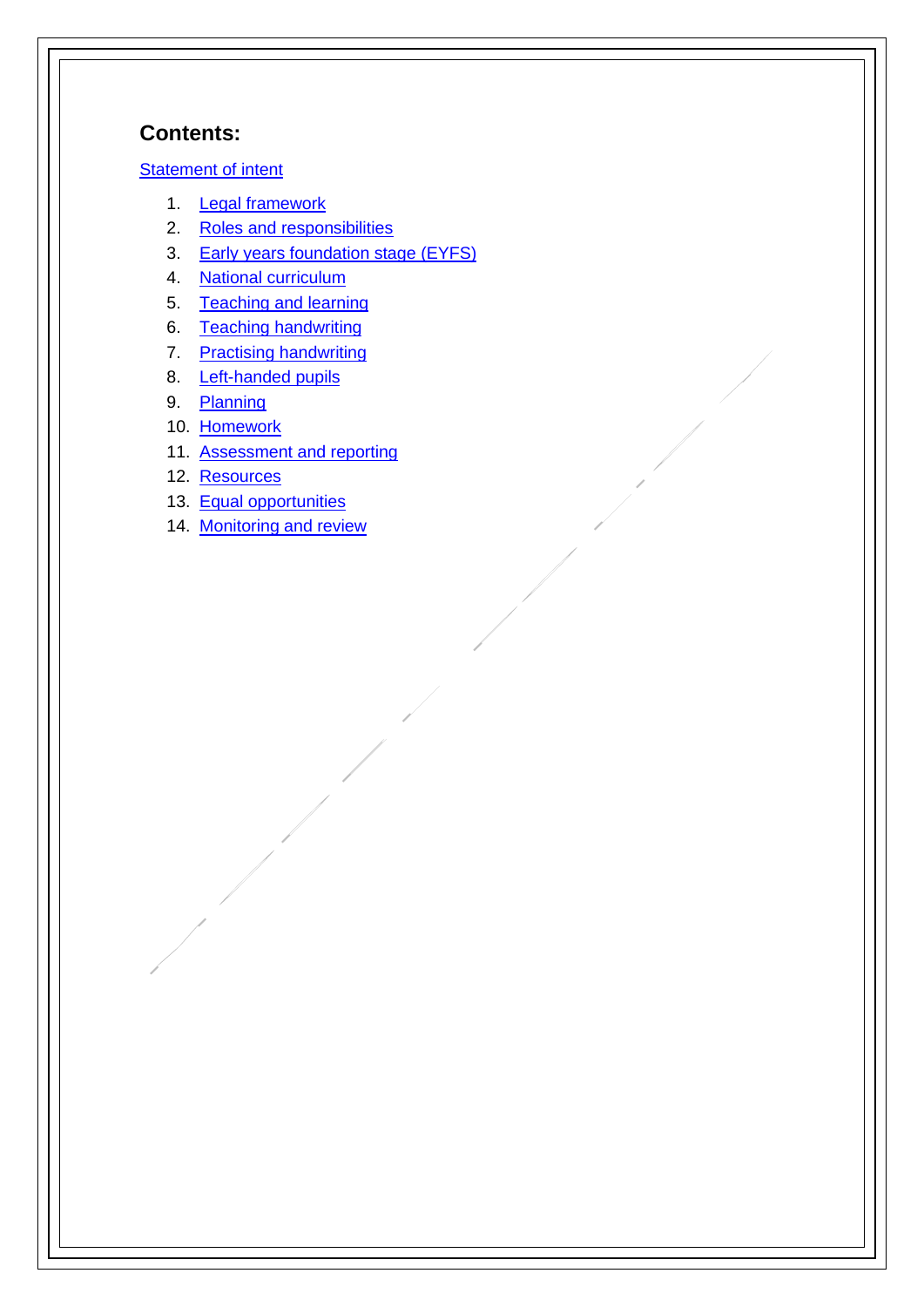## <span id="page-3-0"></span>**Statement of intent**

**Sir Robert Geffery's** recognises the effect that a fluent, legible and coherent writing style can have on a pupils' progress, both inside and outside of the school environment. At our school, we provide a broad and balanced literacy curriculum which encompasses focussed writing practice, including handwriting, spelling, widening vocabulary, and writing for different styles, purposes and audiences.

The school has created this policy in order to ensure that:

- All pupils are able to acquire a wide vocabulary, an understanding of grammar and knowledge of linguistic conventions required for writing, as well as reading and spoken language.
- All pupils can write clearly, accurately and coherently.
- All pupils can adapt their language and style for a range of contexts, purposes and audiences.
- All pupils understand how to plan, practise and evaluate their writing.
- All staff members are aware of planning, assessment, and teaching and learning requirements for the writing curriculum.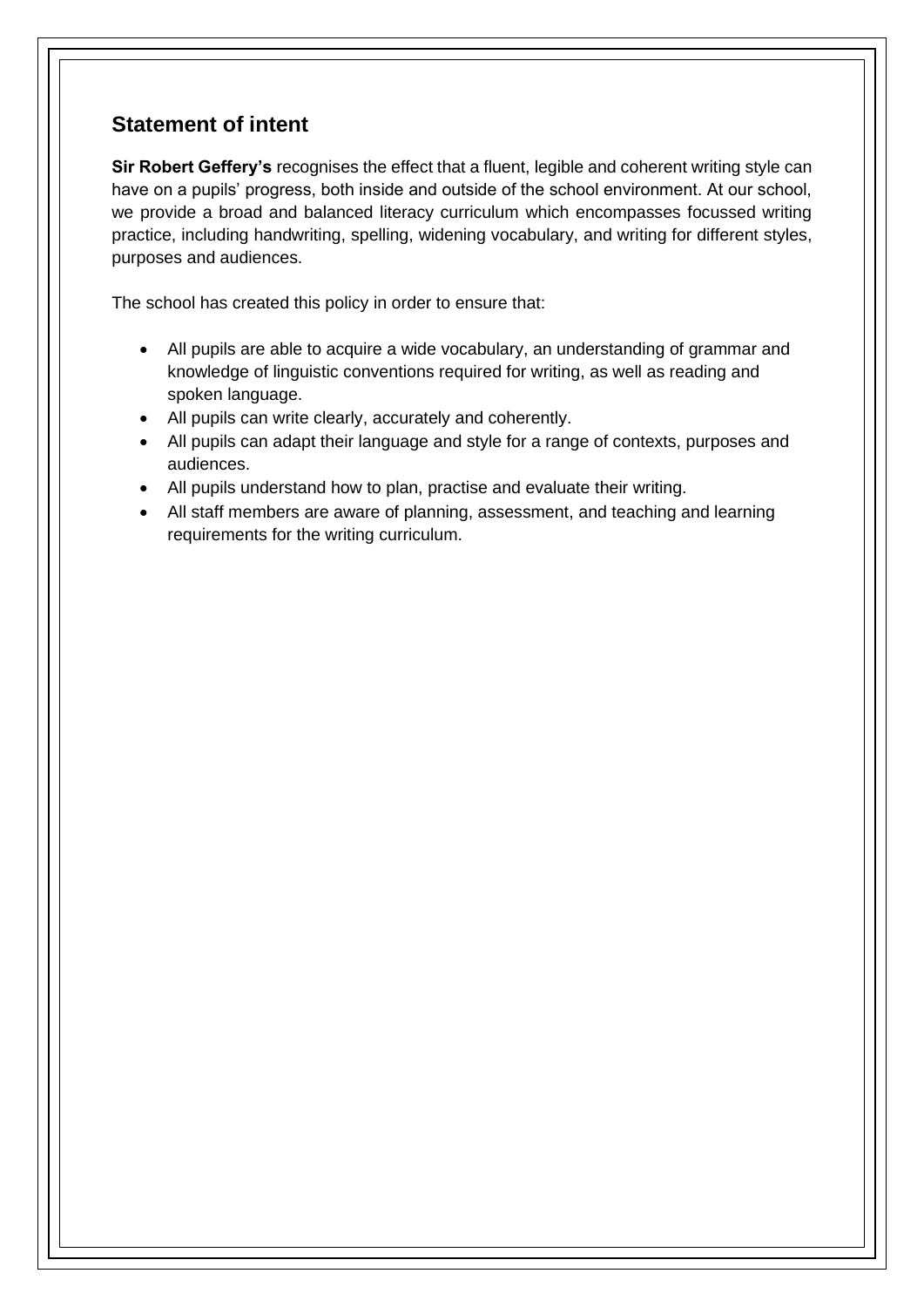## <span id="page-4-0"></span>**1. Legal framework**

- 1.1. This policy has due regard to statutory guidance including, but not limited to, the following:
	- DfE (2013) 'English programmes of study: key stages 1 and 2'
	- DfE (2021) 'Statutory framework for the early years foundation stage'

## <span id="page-4-1"></span>**2. Roles and responsibilities**

- 2.1. The **subject leader** is responsible for:
	- Preparing policy documents, reviewing changes to the national curriculum and advising teachers on their implementation.
	- Monitoring the learning and teaching of writing, providing support for staff where necessary.
	- Ensuring continuity and progression from year group to year group.
	- Encouraging staff to provide effective learning opportunities for pupils.
	- Helping to develop colleagues' expertise in writing.
	- Organising the deployment of resources and carrying out an annual audit of all related resources.
	- Liaising with teachers across all phases.
	- Communicating developments in the subject to all teaching staff and the senior leadership team (SLT), as appropriate.
	- Leading staff meetings and providing staff members with the appropriate training.
	- Organising, providing and monitoring CPD opportunities regarding writing skills.
	- Ensuring common standards are met for recording and assessing pupil performance.
	- Advising on the contribution of writing to other curriculum areas, including cross-curricular and extra-curricular activities.
	- Collating assessment data and setting new priorities for the development of writing in subsequent years.
- 2.2. The classroom teacher(s) is/are responsible for:
	- Acting in accordance with this policy.
	- Ensuring progression of pupils' writing skills, with due regard to the national curriculum.
	- Planning lessons effectively, ensuring a range of teaching methods are used to cover the content of the national curriculum.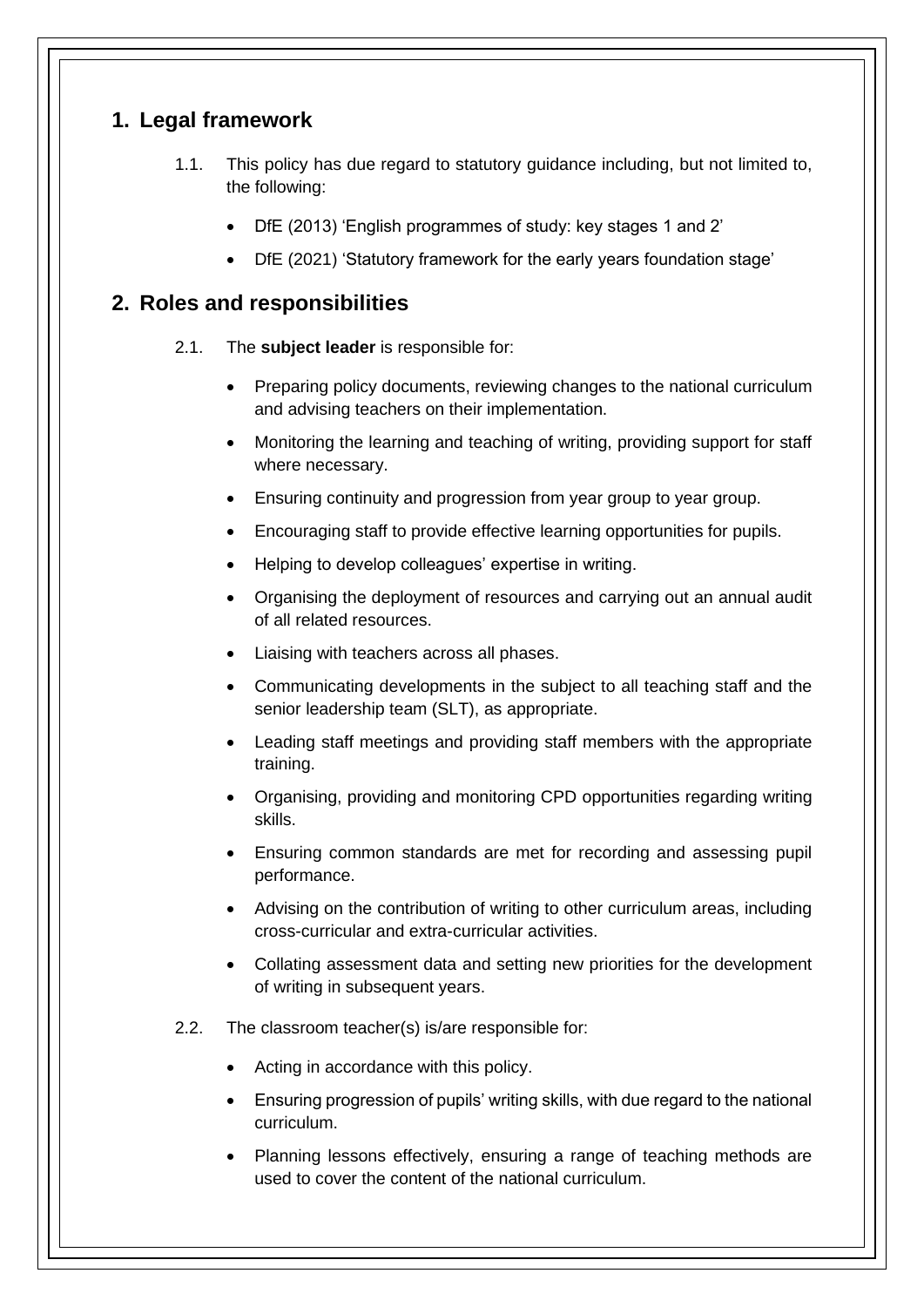- Liaising with the **subject leader** about key topics, resources and support for individual pupils.
- Monitoring the progress of pupils in their class and reporting this on an **annual** basis to parents.
- Reporting any concerns regarding the teaching of the subject to the **subject leader** or **a member of the SLT**.
- Undertaking any training that is necessary in order to effectively teach writing.
- 2.3. The special educational needs coordinator (SENCO) is responsible for:
	- Liaising with the **subject leader** in order to implement and develop specialist writing-based learning throughout the school.
	- Organising and providing training for staff regarding the writing curriculum for pupils with special educational needs and disabilities (SEND).
	- Advising staff how best to support pupils' needs.
	- Advising staff on the inclusion of writing objectives in pupils' individual education plans.
	- Advising staff on the use of TAs in order to meet pupils' needs.

## <span id="page-5-0"></span>**3. Early years foundation stage (EYFS)**

- 3.1. All pupils within the EYFS are taught to develop their writing skills as an integral part of the topic work covered during the academic year.
- 3.2. All writing objectives are underpinned by the areas of learning and development that are required to shape educational programmes in early years settings, specifically the literacy area of learning.
- 3.3. In accordance with the literacy area of learning and development, outlined in the 'Statutory framework for the early years foundation stage', pupils will be taught to:
	- Write recognisable letters, most of which are correctly formed;
	- Spell words by identifying sounds in them and representing the sounds with a letter or letters;
	- Write simple phrases and sentences that can be read by others.

## <span id="page-5-1"></span>**4. National curriculum**

- 4.1. All pupils within KS1 and KS2 are taught writing in line with the requirements of the English national curriculum.
- 4.2. In Year 1, pupils will be taught to: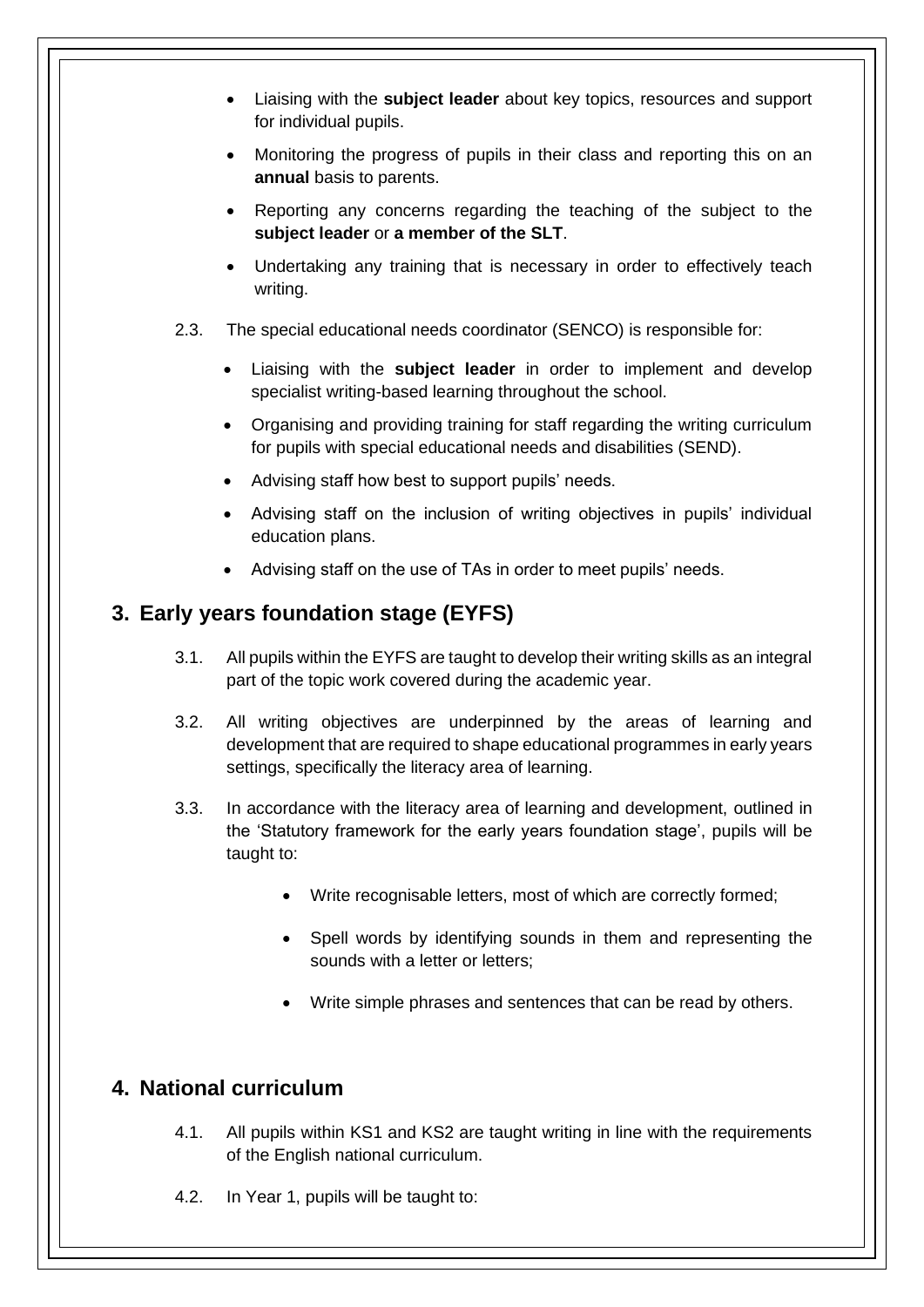#### **Spelling:**

- Spell words containing each of the 40+ phonemes already taught.
- Spell common exception words.
- Spell the days of the week.
- Name the letters of the alphabet in alphabetical order.
- Use the letters of the alphabet to distinguish between alternative spellings of the same sound.
- Use the spelling rule for adding -s or -es as the plural marker for nouns and the third person singular marker for verbs.
- Use the prefix un-.
- Use -ing, -ed, -er, and -est where no change is needed in the spelling of root words, e.g. helping, helped, helper.
- Apply simple spelling rules and guidance.
- Write simple sentences from memory, as dictated by the teacher, which include words using the GPCs and common exception words taught so far.

#### **Handwriting:**

- Sit correctly at a table, holding a pencil comfortably and correctly.
- Begin to form lower-case letters in the correct direction, starting and finishing in the right place.
- Form capital letters.
- Form digits 0-9.
- Understand which letters belong to which handwriting 'families' and practise these.

#### **Composition:**

- Write sentences by:
	- Saying out loud what they are going to write about.
	- Composing a sentence orally before writing it.
	- Sequencing sentences to form short narratives.
	- Re-reading what they have written to check that it makes sense.
- Discuss what they have written with the teacher or other pupils.
- Read their writing aloud, clearly enough to be heard by their peers and the teacher.

#### **Vocabulary, grammar and punctuation:**

- Develop their understanding of the concepts set out in 'English Appendix 2', as outlined within the [English programmes of study: key stages 1 and 2](https://www.gov.uk/government/uploads/system/uploads/attachment_data/file/335186/PRIMARY_national_curriculum_-_English_220714.pdf) by:
	- Leaving spaces between words.
	- Joining words and clauses using 'and'.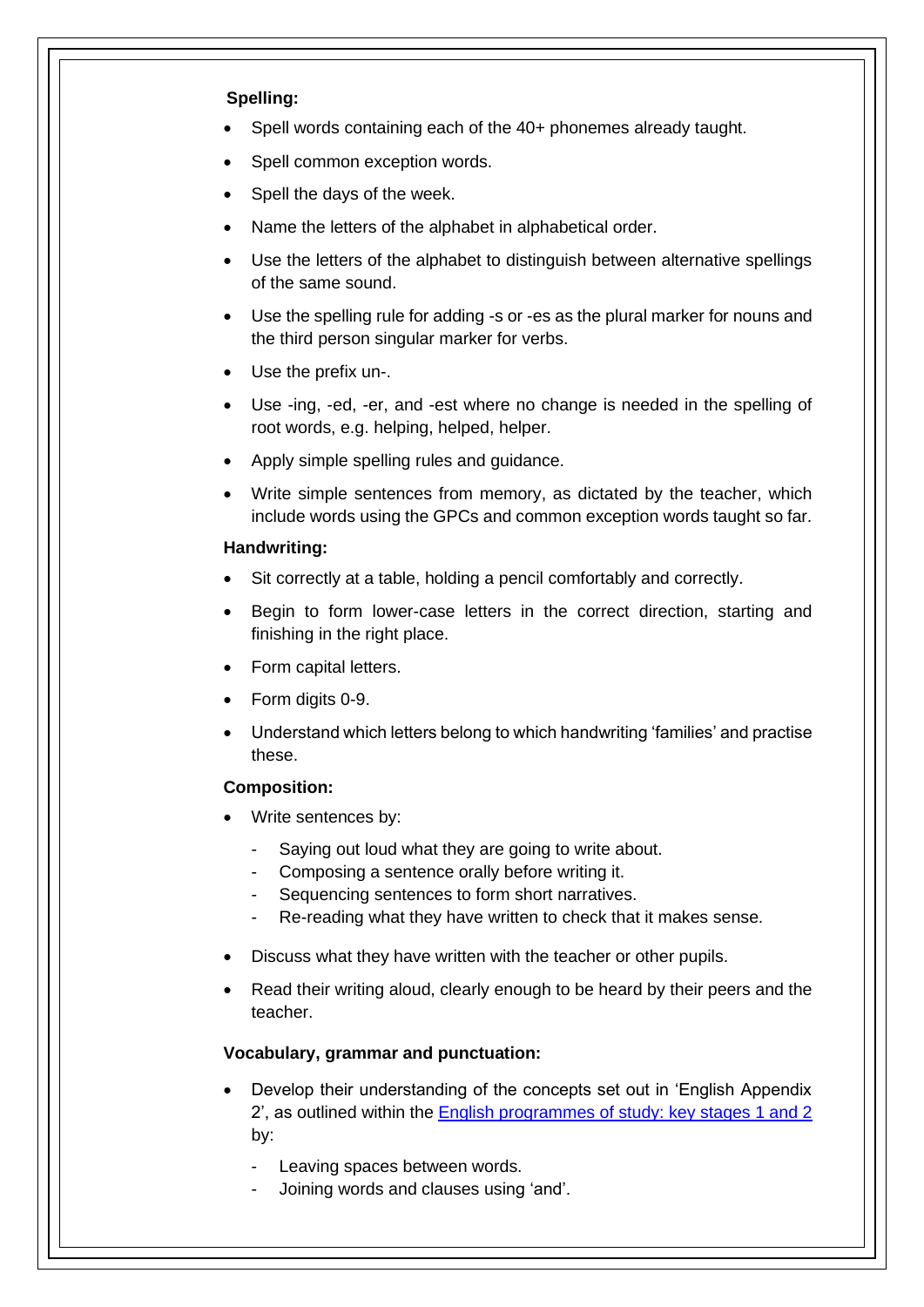- Beginning to punctuate sentences using a capital letter and either a full stop, question mark or exclamation mark.
- Using a capital letter for names of people, places, the days of the week, and the personal pronoun 'I'.
- Learning the grammar for Year 1.
- Use the grammatical terminology in 'English Appendix 2' in discussing their writing.
- 4.3. In Year 2, pupils will be taught to:

#### **Spelling:**

- Segment spoken words into phonemes and represent these by graphemes, spelling many correctly.
- Develop new ways of spelling phonemes for which one or more spellings are already known, and learning some new words with each spelling, including a few common homophones.
- Recognise common exception words, words with contracted forms, the possessive apostrophe (singular).
- Distinguish between homophones and near-homophones.
- Add suffixes to spell longer words, including -ment, -ness, -full, -less, and ly.
- Apply spelling rules and guidance, as set out in 'English Appendix 1' of the [English programmes of study: key stages 1 and 2.](https://www.gov.uk/government/uploads/system/uploads/attachment_data/file/335186/PRIMARY_national_curriculum_-_English_220714.pdf)
- Write, from memory, simple sentences dictated by the teacher that includes words using the GPCs, common exception words and punctuation taught so far.

#### **Handwriting:**

- Form lower-case letters of the correct size and relevance to one another.
- Start using some of the diagonal and horizontal strokes needed to join letters and understand which letters, when adjacent to one another, are best left unjoined.
- Write capital letters and digits of the correct size, orientation and relationship to one another and to lower case letters.
- Use spacing between words that reflects the size of letters.

#### **Composition:**

- Develop positive attitudes and stamina for writing by:
	- Writing narratives about personal experiences and those of others (real and fictional).
	- Writing about real events.
	- Writing poetry.
	- Writing for different purposes.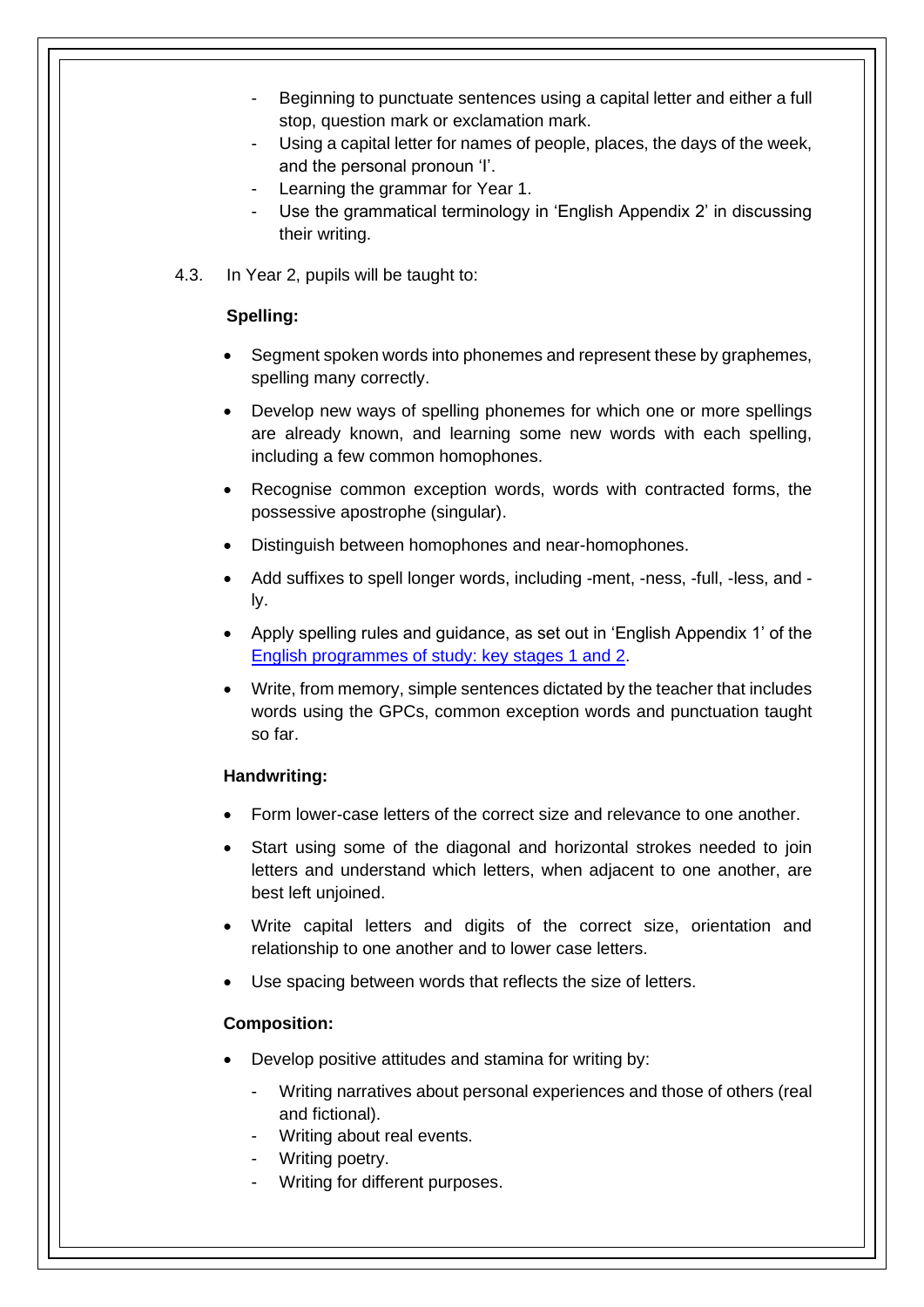- Consider what they are going to write before beginning by:
	- Planning or saying out loud what they are going to write about.
	- Writing down ideas and/or key words, including new vocabulary.
	- Encapsulating what they want to say, sentence by sentence.
- Make simple additions, revisions and corrections to their own writing by:
	- Evaluating their writing with the teacher and other pupils.
	- Re-reading to check that their writing makes sense and that verbs to indicate time are used correctly and consistently, including verbs in the continuous form.
	- Proof-reading to check for errors in spelling, grammar and punctuation.
- Read aloud what they have written with appropriate intonation to make the meaning clear.

#### **Vocabulary, grammar and punctuation:**

- Develop their understanding of the concepts set out in 'English Appendix 2' by learning how to use familiar and new punctuation correctly, including full stops, capital letters, exclamation marks, question marks, commas for lists, and apostrophes for contracted forms and the possessive (singular).
- Learn how to use:
	- Sentences with different forms: statements, questions, exclamations and commands.
	- Expanded noun phrases to describe and specify.
	- The present and past tenses correctly and consistently, including the progressive form.
	- Subordination and coordination.
	- The grammar outlined for Year 2 pupils in 'English Appendix 2'.
	- Some features of written Standard English.
- Use and understand the grammatical terminology in 'English Appendix 2'
- 4.4. In Year 3 and 4, pupils will be taught to:

#### **Spelling:**

- Use further prefixes and suffixes and understand how to add them.
- Spell further homophones.
- Spell words that are often misspelt.
- Place the possessive apostrophe accurately in words with regular plurals, and in words with irregular plurals.
- Use the first two or three letters of a word to check its spelling in a dictionary.
- Write, from memory, simple sentences dictated by the teacher, which include the words and punctuation taught so far.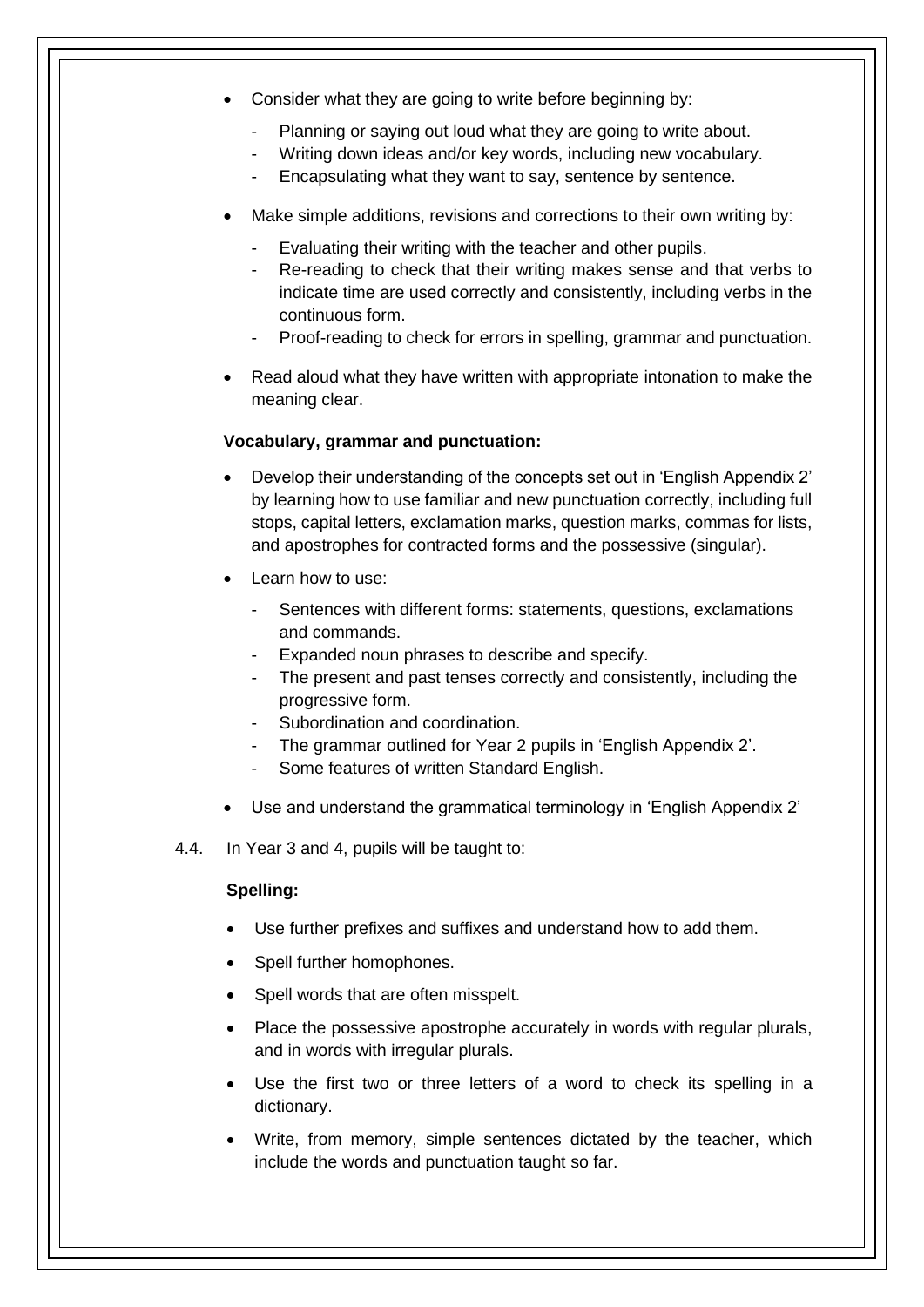#### **Handwriting:**

- Use the diagonal and horizontal strokes that are needed to join letters and understand which letters, when adjacent to one another, are best left unioined.
- Increase the legibility, consistency and quality of their handwriting, e.g. by ensuring that lines of writing are sufficiently spaced.

#### **Composition:**

- Plan their writing by:
	- Discussing writing which is similar to what they are planning to write, in order to understand and learn from its structure, vocabulary and grammar.
	- Discussing and recording ideas.
- Draft and write by:
	- Composing and rehearsing sentences orally, progressively building a varied and rich vocabulary and an increasing range of sentence structures.
	- Organising paragraphs around a theme.
	- In narratives, creating settings, characters and plots.
	- In non-narrative material, using simple organisational devices.
- Evaluate and edit by:
	- Assessing the effectiveness of their own and others' writing and suggesting improvements.
	- Proposing changes to grammar and vocabulary to improve consistency, including the accurate use of pronouns in sentences.
- Proof-reading for spelling and punctuation errors.
- Read their own writing aloud to a group or the whole class, using appropriate intonation and controlling the tone and volume so that the meaning is clear.

#### **Vocabulary, grammar and punctuation:**

- Develop their understanding of the concepts set out in 'English Appendix 2' by:
	- Extending the range of sentences with more than one clause by using a wider range of conjunctions, including 'when', 'if', 'because' and 'although'.
	- Using the present perfect form of verbs in contrast to the past tense.
	- Choosing nouns or pronouns appropriately for clarity and cohesion and to avoid repetition.
	- Using conjunctions, adverbs and prepositions to express time and cause.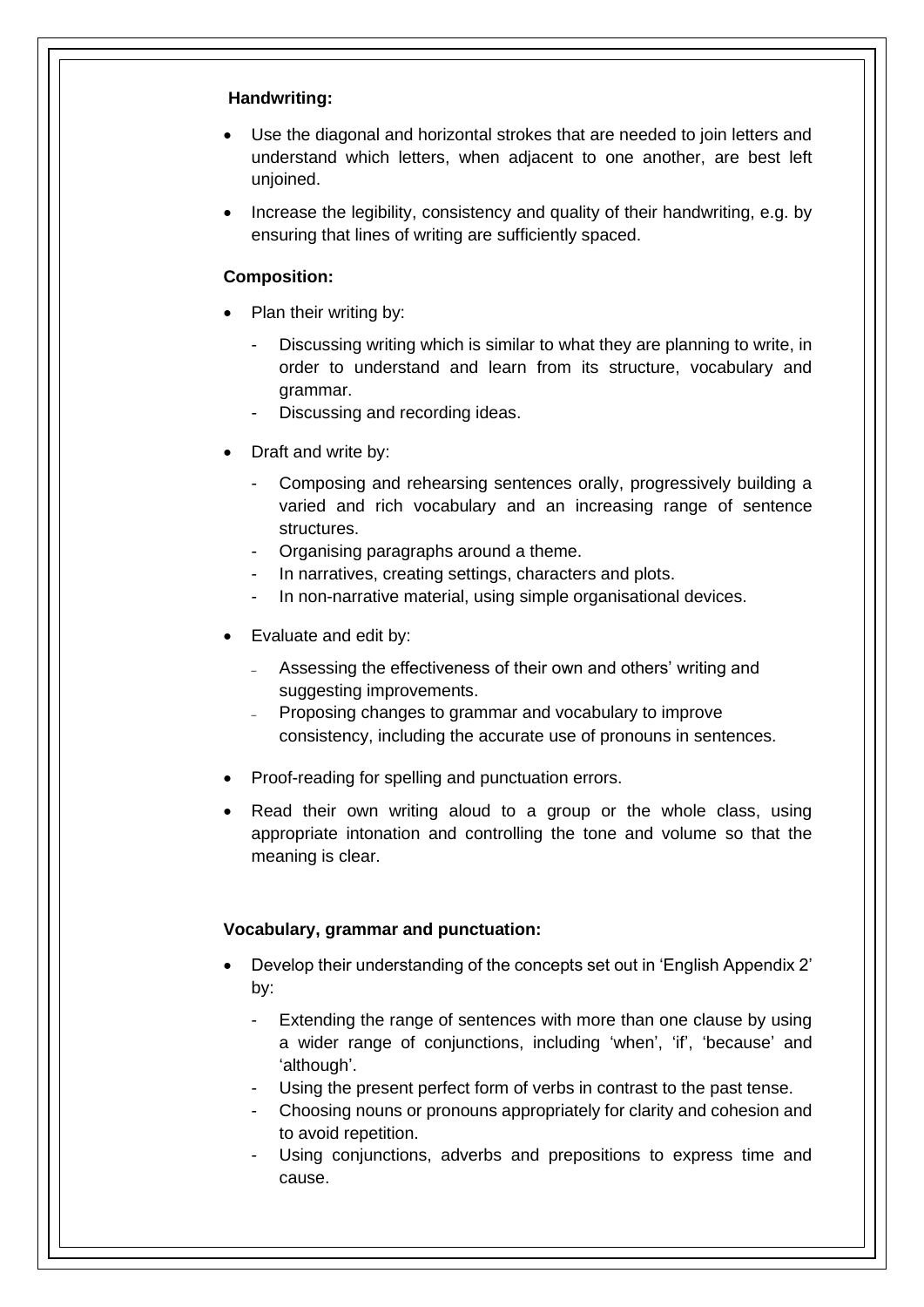- Using fronted adverbials.
- Learning the grammar for Year 3 and 4 pupils, as outlined in 'English Appendix 2'.
- Indicate grammatical and other features by:
	- Using commas after fronted adverbials.
	- Indicating possession by using the possessive apostrophe with plural nouns.
	- Using and punctuating direct speech.
- Use and understand the grammatical terminology in 'English Appendix 2' accurately and appropriately when discussing their writing and reading.
- 4.5. In Year 5 and 6, pupils will be taught to:

#### **Spelling:**

- Use further prefixes and suffixes and understand the guidance for adding them.
- Spell some words with 'silent' letters.
- Continue to distinguish between homophones and other words which are often confused.
- Use knowledge of morphology and etymology in spelling, and understand that the spelling of some words needs to be learnt specifically, as listed in 'English Appendix 1'.
- Use dictionaries to check the spelling and meaning of words.
- Use the first three or four letters of a word to check spelling, meaning or both of these in a dictionary.
- Use a thesaurus.

#### **Handwriting:**

- Write legibly, fluently and with increasing speed by:
	- Choosing which shape of a letter to use when given choices and deciding whether or not to join specific letters.
	- Choosing the writing implement that is best suited for a task.

#### **Composition:**

- Plan their writing by:
	- Identifying the audience for, and purpose of, the writing, selecting the appropriate form and using other similar writing as models for their own.
	- Noting and developing initial ideas, drawing on reading and research where necessary.
	- In writing narratives, considering how authors have developed characters and settings in what pupils have read, listened to or seen performed.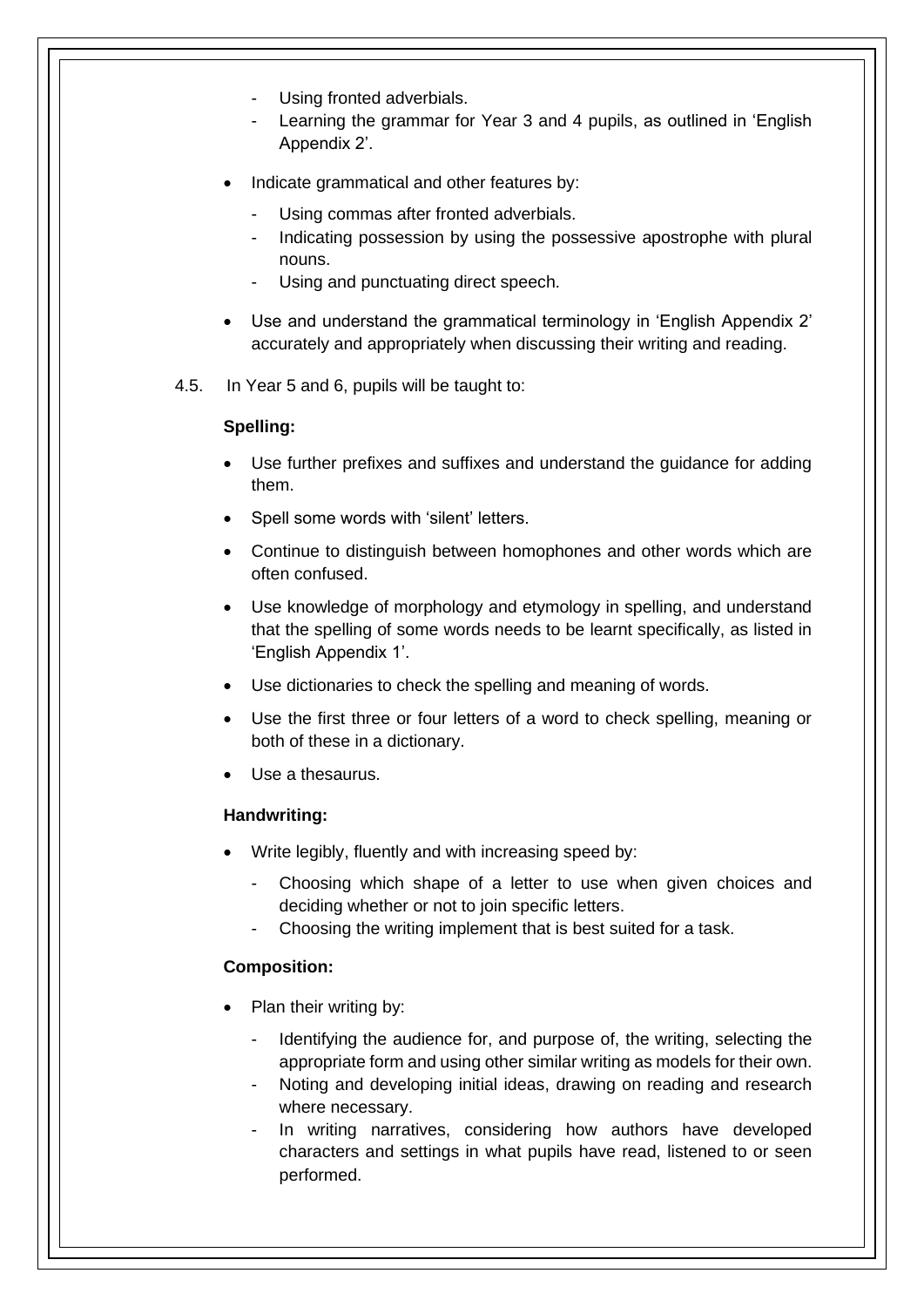- Draft and write their work by:
	- Selecting appropriate grammar and vocabulary, understanding how such choices can change and enhance meaning.
	- In narratives, describing settings, characters and atmosphere and integrating dialogue to convey character and advance the action.
	- Précising longer passages.
	- Using a wide range of devices to build cohesion within and across paragraphs.
	- Using further organisational and presentational devices to structure text and to guide the reader.
- Evaluate and edit their work by:
	- Assessing the effectiveness of their own and others' writing.
	- Proposing changes to vocabulary, grammar and punctuation to enhance effects and clarify meaning.
	- Ensuring the consistent and correct use of tense throughout a piece of writing.
	- Ensuring correct subject and verb agreement when using singular and plural, distinguishing between the language of speech and writing, and choosing the appropriate register.
- Proof-read for spelling and punctuation errors.
- Perform their own compositions, using appropriate intonation, volume and movement so that meaning is clear.

#### **Vocabulary, grammar and punctuation:**

- Develop their understanding of the concepts set out in 'English Appendix 2' by:
	- Recognising vocabulary and structures that are appropriate for formal speech and writing, including subjunctive forms.
	- Using passive verbs to affect the presentation of information in a sentence.
	- Using the perfect form of verbs to mark relationships of time and cause.
	- Using expanded noun phrases to convey complicated information concisely.
	- Using modal verbs or adverbs to indicate degrees of possibility.
	- Using relative clauses beginning with who, which, where, when, whose, that, or with an implied relative pronoun.
	- Learning the grammar for Year 5 and 6 pupils as outlined in 'English Appendix 2'.
- Indicate grammatical and other features by:
	- Using commas to clarify meaning or avoid ambiguity in writing.
	- Using hyphens to avoid ambiguity.
	- Using brackets, dashes or commas to indicate parenthesis.
	- Using semi-colons, colons or dashes to mark boundaries between independent clauses.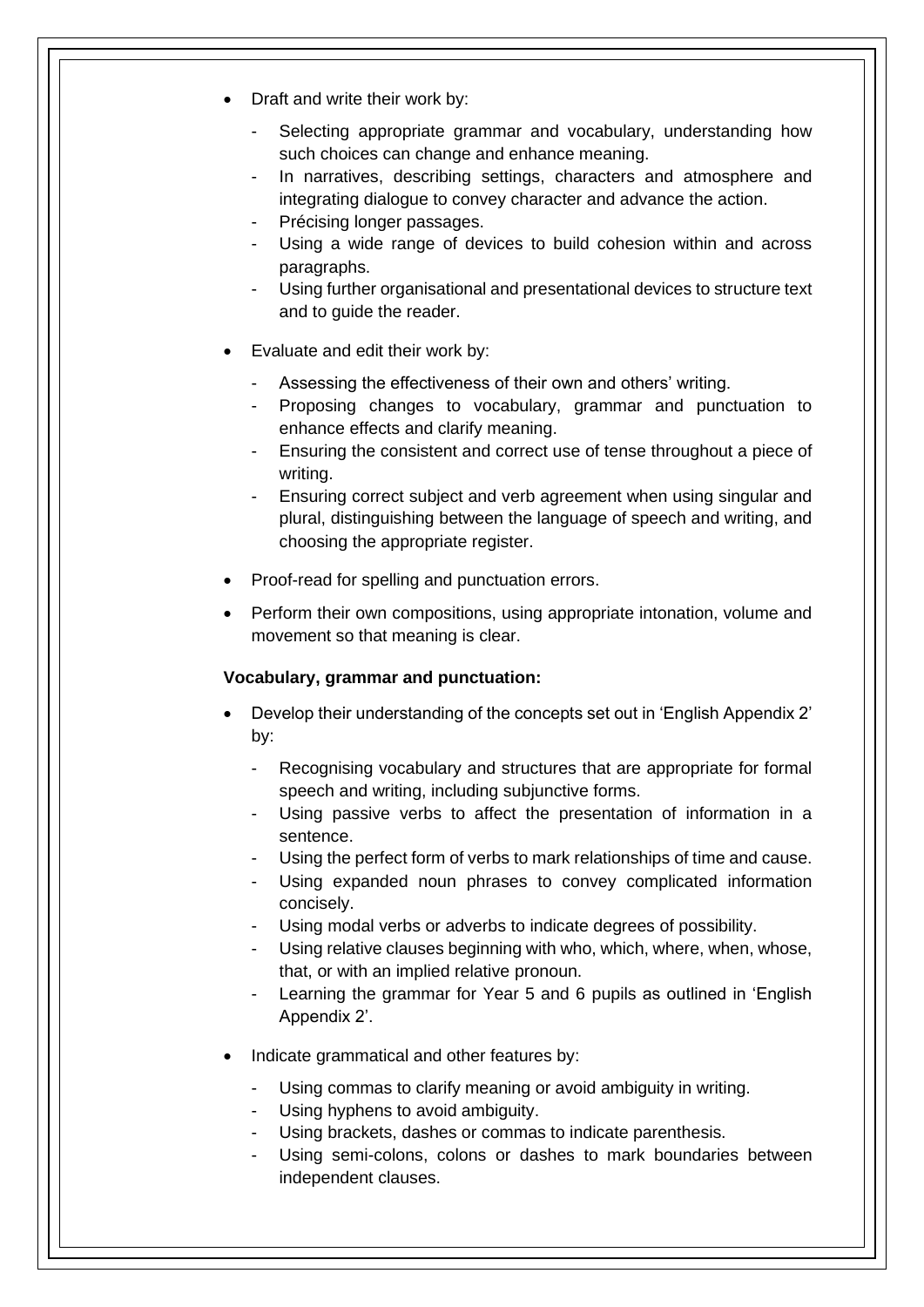- Using a colon to introduce a list.
- Punctuating bullet points consistently.
- Use and understand the grammatical terminology in 'English Appendix 2' accurately and appropriately in discussing their writing and reading.

## <span id="page-12-0"></span>**5. Teaching and learning**

- 5.1. The writing curriculum is delivered during literacy lessons, **five** times a week for **KS2** and **KS1**.
- 5.2. Wherever possible, grammar is delivered as a separate lesson to allow time for sufficient practice.
- 5.3. Grammatical errors are corrected on written work by classroom teachers, and discussed orally with pupils where necessary.
- 5.4. Classroom teachers use high-quality texts and resources which model effective writing skills to demonstrate good practice.
- 5.5. Classroom teachers encourage pupils to discuss their writing orally with their peers and as a whole class before beginning their written work.
- 5.6. During writing lessons, sufficient time is given for pupils to discuss, plan, edit and revise their work.
- 5.7. Writing frames and scaffolds are provided for pupils, particularly those who are least confident, in order to develop good writing skills.
- 5.8. To widen pupils' vocabulary and improve understanding, classroom teachers employ the following methods:
	- Spelling lists and key words to take home and practise
	- Using displays of key words linked to topics and subjects
	- Practising using the correct vocabulary orally
	- Dedicating lessons focussed on word patterns and choices
	- Encouraging the use of dictionaries and thesauruses
	- Reading examples of text to explore vocabulary
	- Providing feedback on written work
	- Providing targeted small group work and one-to-one support, where required
- 5.9. The classroom teacher, in collaboration with the **subject leader**, will ensure that the needs of all pupils are met by:
	- Setting tasks which can have a variety of responses.
	- Providing resources of differing complexity, according to the ability of the pupils.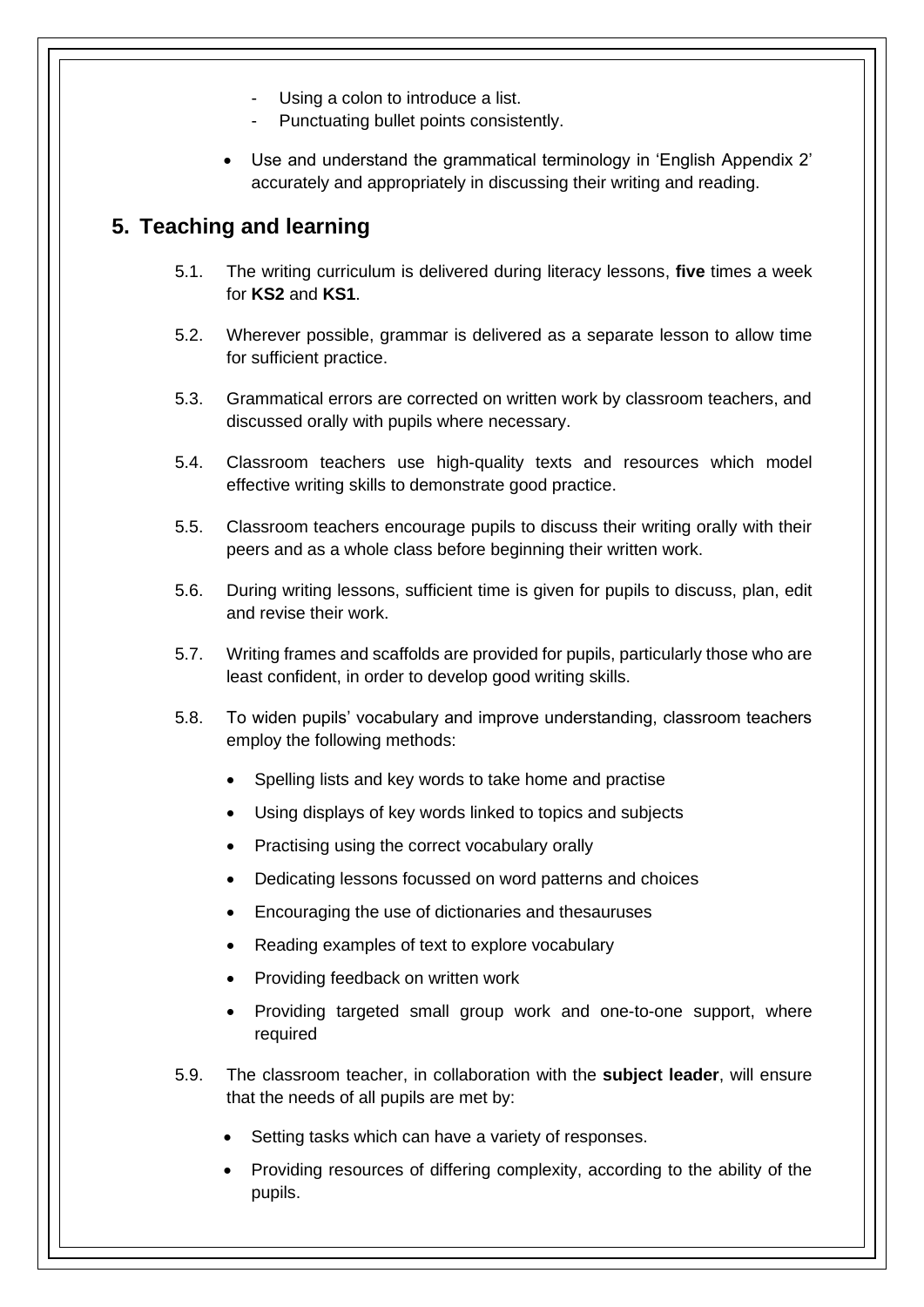- Setting tasks of varying difficulty, depending on the ability group.
- Utilising TAs to ensure that pupils are effectively supported.

## <span id="page-13-0"></span>**6. Teaching handwriting**

- 6.1. Teaching staff arrange termly meetings to ensure that there is continuity in teaching methods across year groups and key stages. Staff use the 'Letter-join programme to teach correct letter formation and handwriting joins.
- 6.2. Pupils are taught to recognise and appreciate patterns and lines.
- 6.3. Pupils are supported in finding a comfortable and effective grip for holding their writing implement.
- 6.4. Pupils are encouraged to hold their writing implements correctly, away from the point to ensure the line of vision is not interrupted.
- 6.5. The importance of neat and clear presentation is clearly communicated to pupils; successful teaching of this leads to pupils taking pride in the appearance of their work.
- 6.6. Pupils are encouraged to have the correct seating position when learning; the bottom of the back needs to be in contact with the back of their chair.
- 6.7. Pupils in KS2 are encouraged to write quickly, whilst maintaining clear and accurate presentation.
- 6.8. Pupils are taught to write on a range of textures such as whiteboards, blackboards, and different types of paper.
- 6.9. Teachers display examples of correct handwriting in the classroom, along with examples of the highest standard of work by pupils.

## <span id="page-13-1"></span>**7. Practising handwriting**

- 7.1. Pupils are encouraged to practise their handwriting skills on a daily basis, with separate time allocated in the timetable to allow pupils to practise and develop their movement memory.
- 7.2. It is vital that pupils develop the correct handwriting techniques. With this in mind, teachers and TAs ensure that any errors are immediately corrected, and pupils can practise their corrections.
- 7.3. When setting homework, teachers will consider the individual progress of each pupil and have access to 'Letter-join' to complete handwriting activities.
- 7.4. Pupils with SEND or those who are academically more able will have differentiated work to suit their need.

## <span id="page-13-2"></span>**8. Left-handed pupils**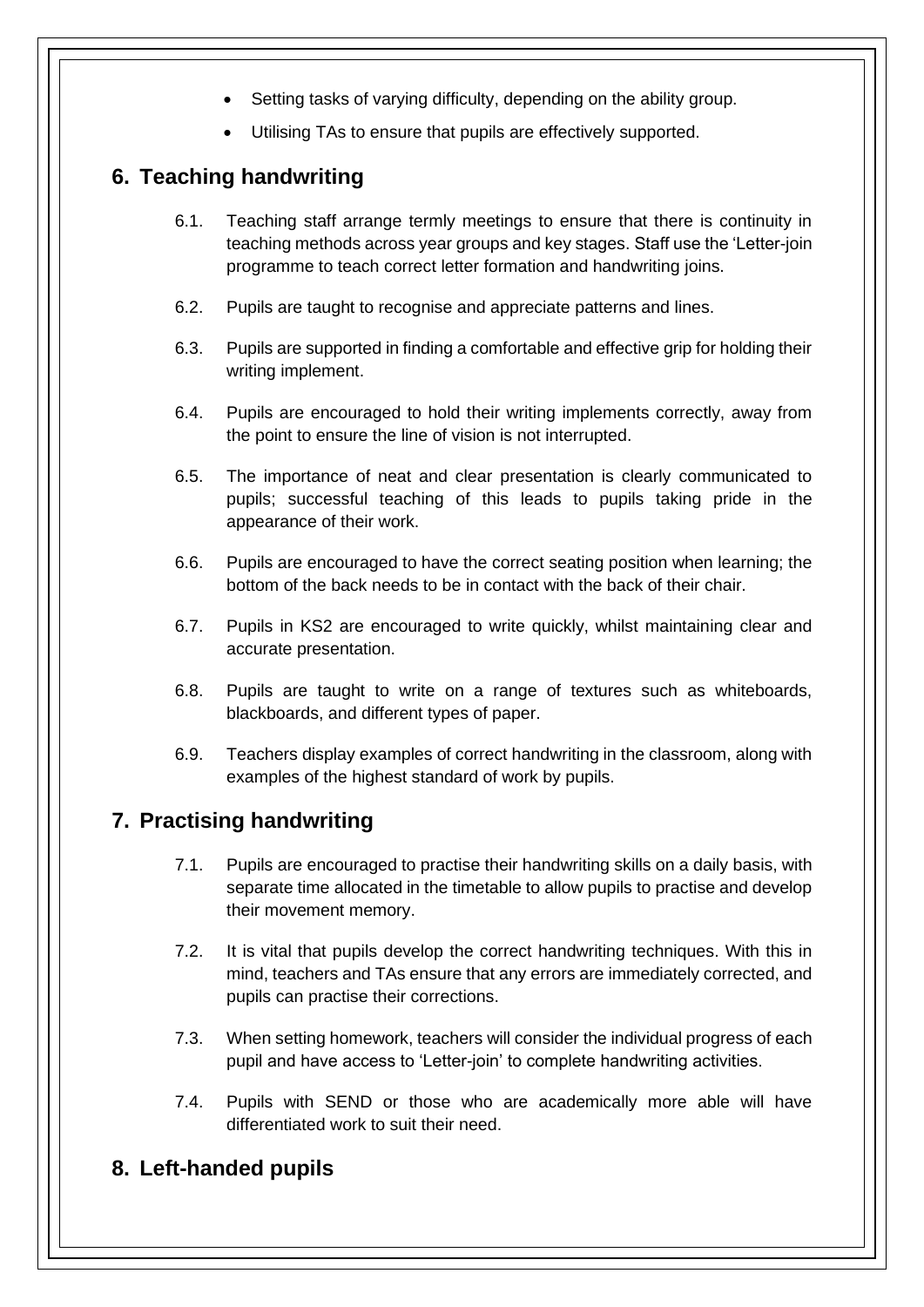- 8.1. Paper is always positioned to the far right for left-handed pupils and slanted to suit their individual needs.
- 8.2. Left-handed pupils are always seated to the left of a right-handed pupil in order to avoid competition for space.
- 8.3. Left-handed pupils are given additional supervision and practise time to ensure they are making the same progress as other pupils.
- 8.4. Left-handed pupils are provided with left-handed pencil grips to help them hold the writing instrument correctly.

## <span id="page-14-0"></span>**9. Planning**

- 9.1. Planning of the writing curriculum is focussed on two core areas:
	- Providing pupils with the skills to develop an understanding of grammar and knowledge of linguistic conventions for writing.
	- Developing pupils' abilities to write clearly, accurately and coherently, adapting their language and style in, and for, a range of contexts, purposes and audiences.
- 9.2. The school creates long-term, medium-term and short-term plans for delivery of the writing curriculum – these are as follows:
	- Long-term: includes the topics studied in each term during the key stage
	- Medium-term: includes the details of work studied each term
	- Short-term: includes the details of work studied during each lesson
- 9.3. The subject leader is responsible for reviewing and updating long-term and medium-term plans, and communicating these to teachers.
- 9.4. Teachers are responsible for reviewing and updating short-term plans, building on the medium-term plans, taking into account pupils' needs and identifying the methods in which topics could be taught.
- 9.5. All relevant staff members are briefed on the school's planning procedures as part of their staff training.
- 9.6. In the school, writing is taught both as a discrete lesson and as part of crosscurricular themes when appropriate.
- 9.7. Teachers will use the key learning content in the DfE's statutory guidance 'English programmes of study: key stages 1 and 2', published in 2013.
- 9.8. Lesson plans will demonstrate a balance of interactive and independent elements used in teaching, ensuring that all pupils engage with their learning.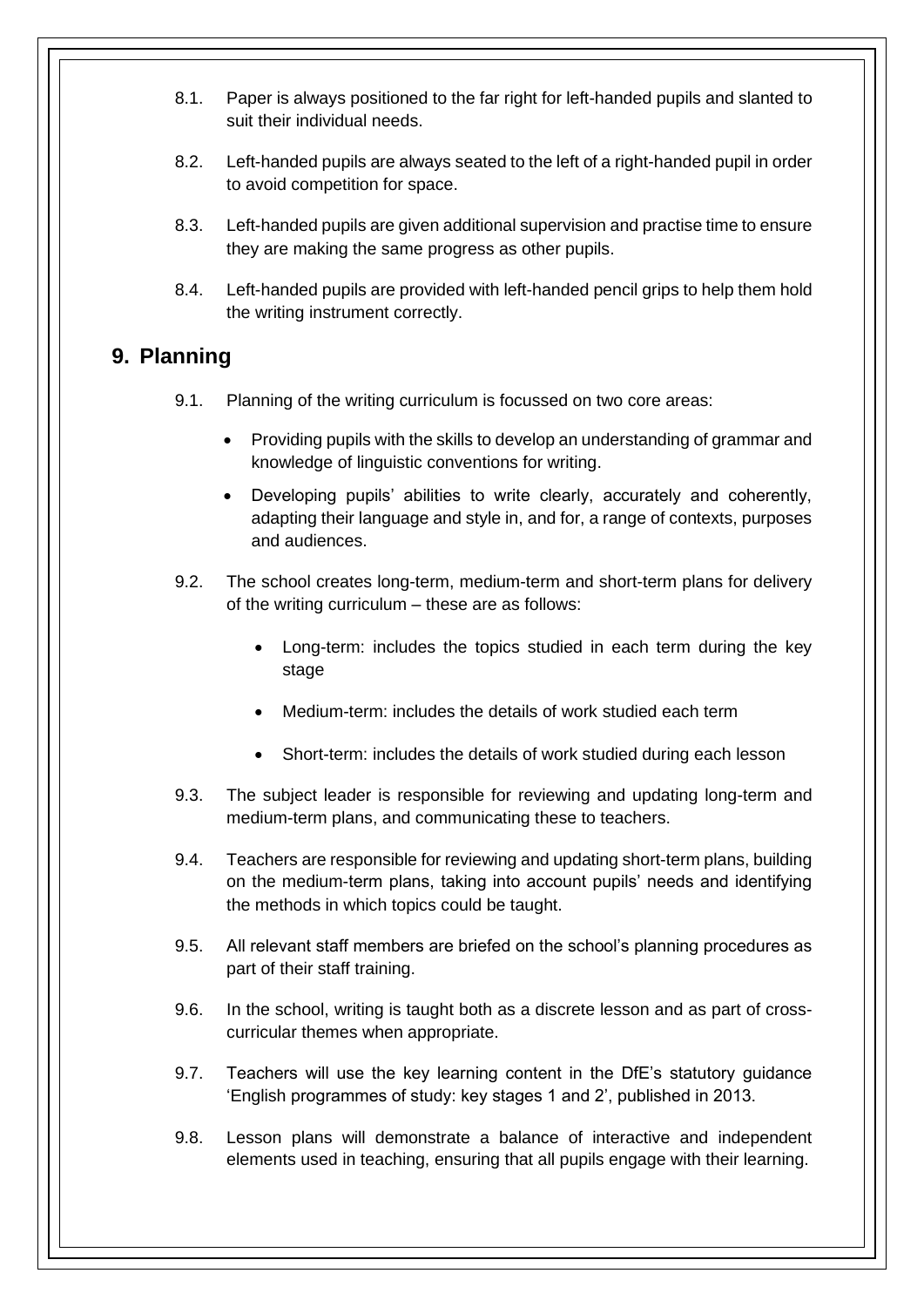- 9.9. There will be a clear focus on direct, instructional teaching and interactive oral work with the whole class and targeted groups.
- 9.10. Long-term planning will be used to outline the units to be taught within each year group.
- 9.11. Medium-term planning will be used to outline the vocabulary and skills that will be taught in each unit of work, as well as highlight the opportunities for assessment.
- 9.12. Medium-term plans will identify learning objectives, main learning activities and differentiation.
- 9.13. Medium-term plans will be shared with the subject leader to ensure there is progression between years.
- 9.14. Short-term planning will be used flexibly to reflect the objectives of the lesson, the success criteria and the aims of the next lesson.
- 9.15. Schemes of work for phonics, grammar and spelling are used when developing lesson plans to ensure developmental learning, building on pupils' prior knowledge.
- 9.16. All lessons will have clear learning objectives, which are shared and reviewed with pupils.

### <span id="page-15-0"></span>**10. Assessment and reporting**

- 10.1. Pupils will be assessed and their progression recorded in line with the school's Primary Assessment Policy.
- 10.2. An EYFS Profile will be completed for each pupil in the final term of the year in which they reach age five.
- 10.3. The progress and development of pupils within the EYFS is assessed against the early learning goals outlined in the 'Statutory framework for the early years foundation stage'.
- 10.4. Throughout the year, teachers will plan on-going creative assessment opportunities in order to gauge whether pupils have achieved the key learning objectives.
- 10.5. Assessment will be undertaken in various forms, including the following:
	- Talking to pupils and asking questions
	- Discussing pupils' work with them
	- Marking work against the learning objectives
	- Pupils' self-evaluation of their work and of their peers' work
	- Classroom tests and formal exams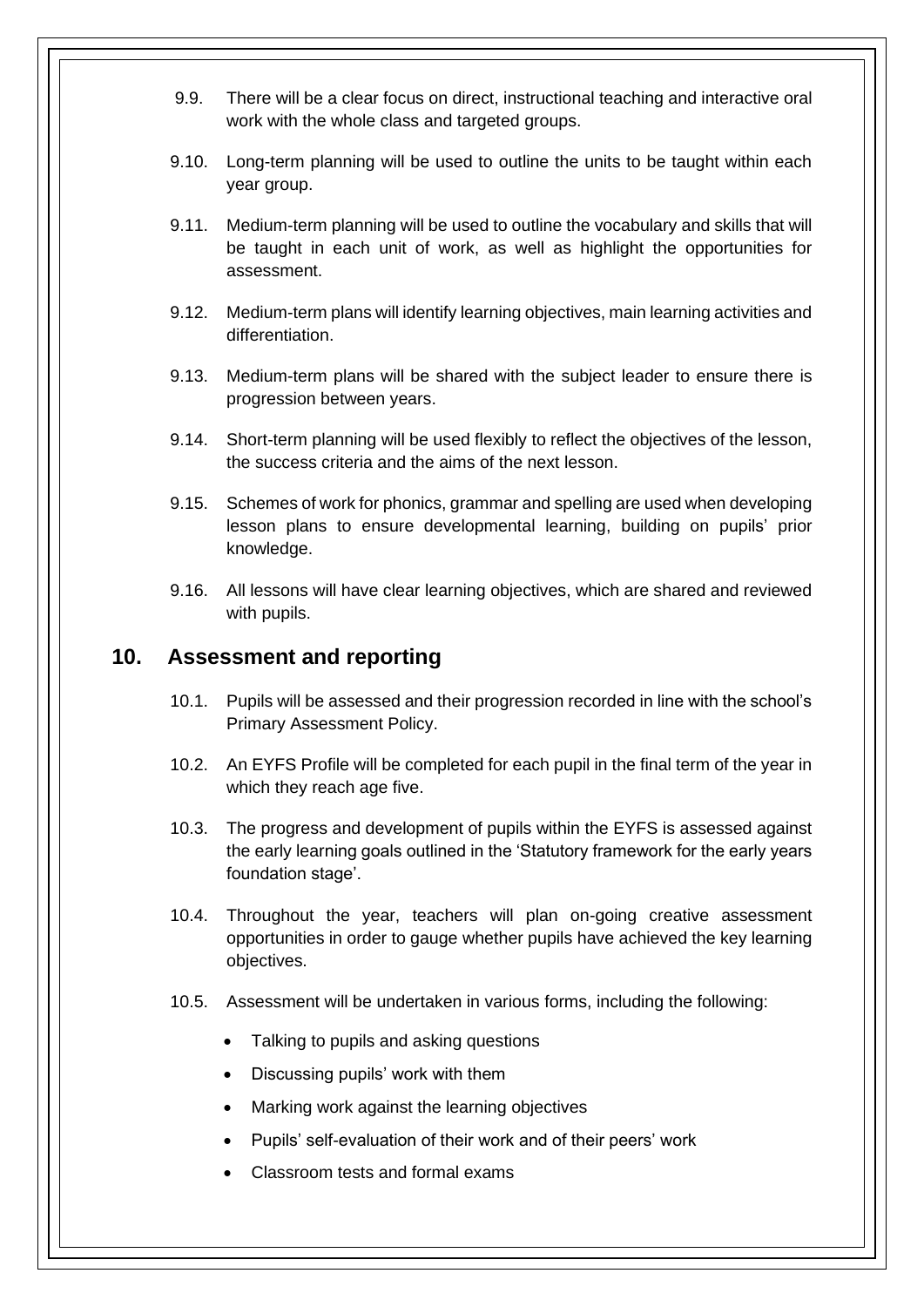10.6. Teachers discuss the progress of pupils during half termly pupil review meetings and regularly monitor the progress of pupils during lessons. When doing so, they consider the following questions:

- Is the writing eligible?
- Are the letters in the correct shape?
- Are the letters correctly proportioned?
- Is the space between words, lines and letters appropriate?
- Is the size of the writing correct?
- Is the writing correctly aligned?
- How many pupils are achieving the standards set out in the national curriculum?
- Is the pupil's posture correct?
- Is the pupil holding the pencil properly?
- Is the pupil using the correct movement when forming and joining letters?
- Are the letters reversed or inverted?
- Does the pupil have a fluent writing style?
- Is the writing eligible?
- Is the pupil making the expected progress set out in the national curriculum?
- 10.7. Formative assessment, which is carried out informally throughout the year, enables teachers to identify pupils' understanding of subjects and inform their immediate lesson planning.
- 10.8. In terms of summative assessments, the results of end-of-year assessments will be passed to relevant members of staff, such as pupils' future teachers, in order to demonstrate where pupils are at a given point in time.
- 10.9. Summative assessments are also used at the end of a unit of work. Teachers will make a judgement about the work of each pupil in relation to the national curriculum – the score will be noted in pupils' workbooks.
- 10.10. Standardised tests will be used once a year, towards the end of the academic year, to measure each pupil's attainment in all areas of writing. These results will be compared with an 'average' for all pupils of that age.
- 10.11. Parents will be provided with a written report about their child's progress during the Summer term every year. These will include information on pupils' attitudes towards writing and understanding of the key concepts.
- 10.12. Verbal reports will be provided at parent-teacher interviews during the Autumn and Spring terms.
- 10.13. The progress of pupils with SEND will be monitored by the SENCO.